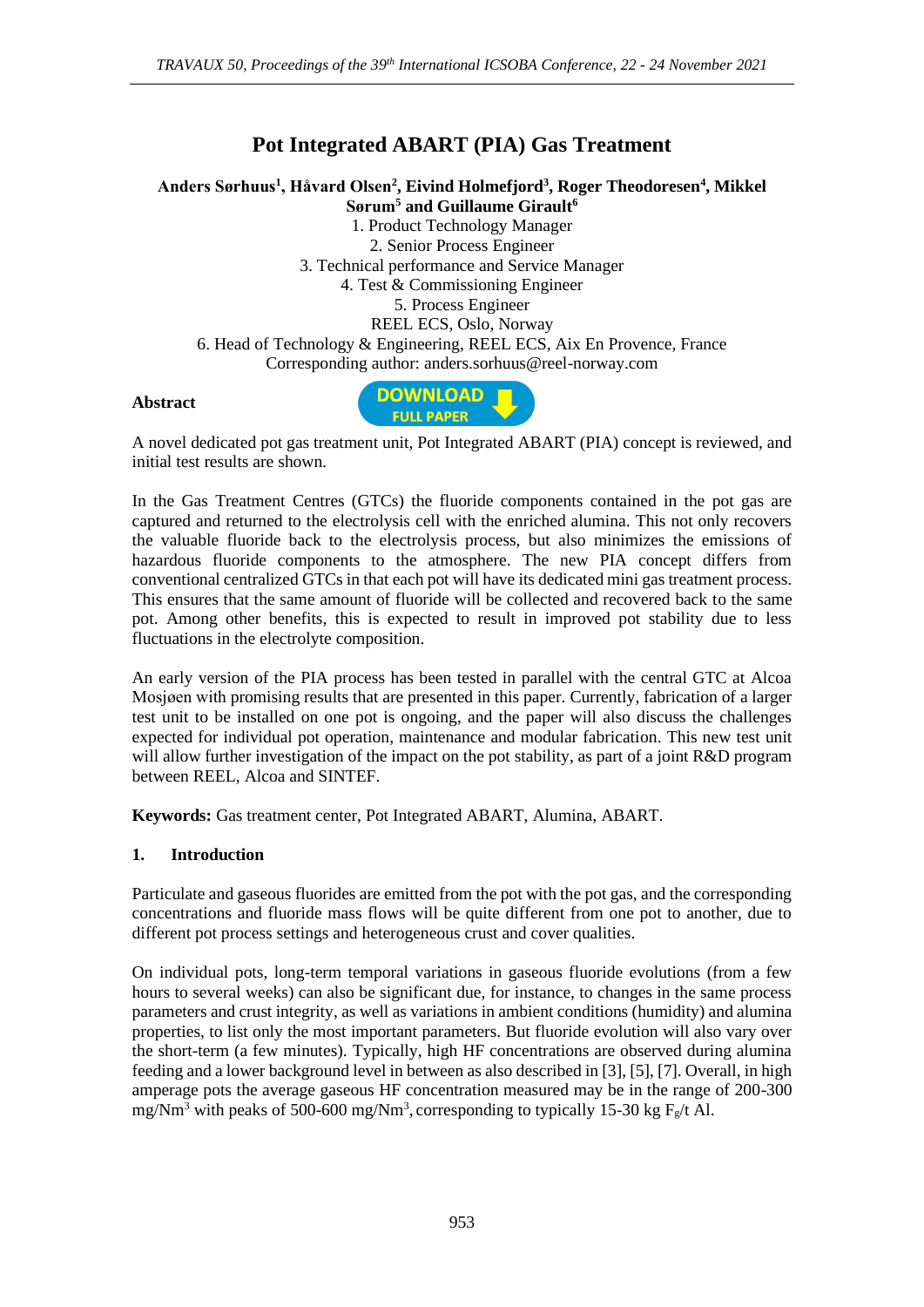

**(a and b), anode change (c), and tapping (d) [3].** 

The temporal variations in particulate fluoride quantities are not so well documented but are expected to be influenced by the same parameters as gaseous fluoride, including the crust integrity. However, higher humidity will initially increase the fraction of particulate fluoride which further down the process can hydrolyze into HF, therefore increasing the ratio gaseous fluoride over particulate fluoride [6, 9].

Traditionally, pot gas is treated in large centralized GTCs consisting of several REEL ABART compartments. A description of this process can for instance be found in [4]. In this typical arrangement, GTCs treat the combined fumes from a group of pots, which can reach up to 200 in the largest installations.

As an alternative to the traditional GTC configuration, a dedicated Pot Integrated ABART (PIA) gas treatment module for one pot is proposed [1]. This novel concept enables a one-to-one fluoride recovery for each pot, and is illustrated in Figure 2.